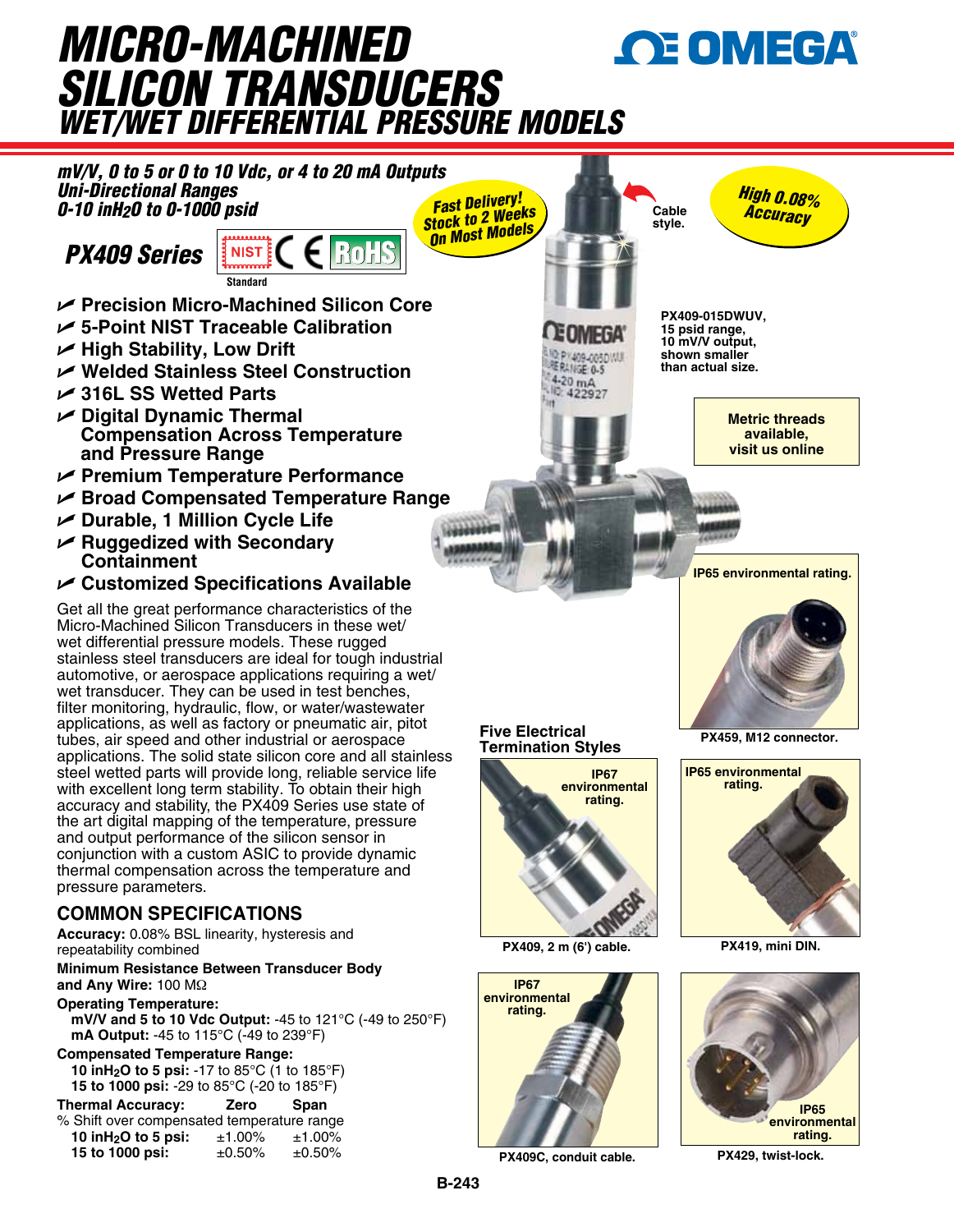# *Micro-Machined Silicon Transducers wet/wet differential Pressure Models*



**B**<br>DIFFERENTIAL **NTIAL**

**Twist-lock backend PX429**

**mini DIN backend PX419**

**NSDU**

**CERS**

**PRESSURE TRA**

**PRESSURE** 

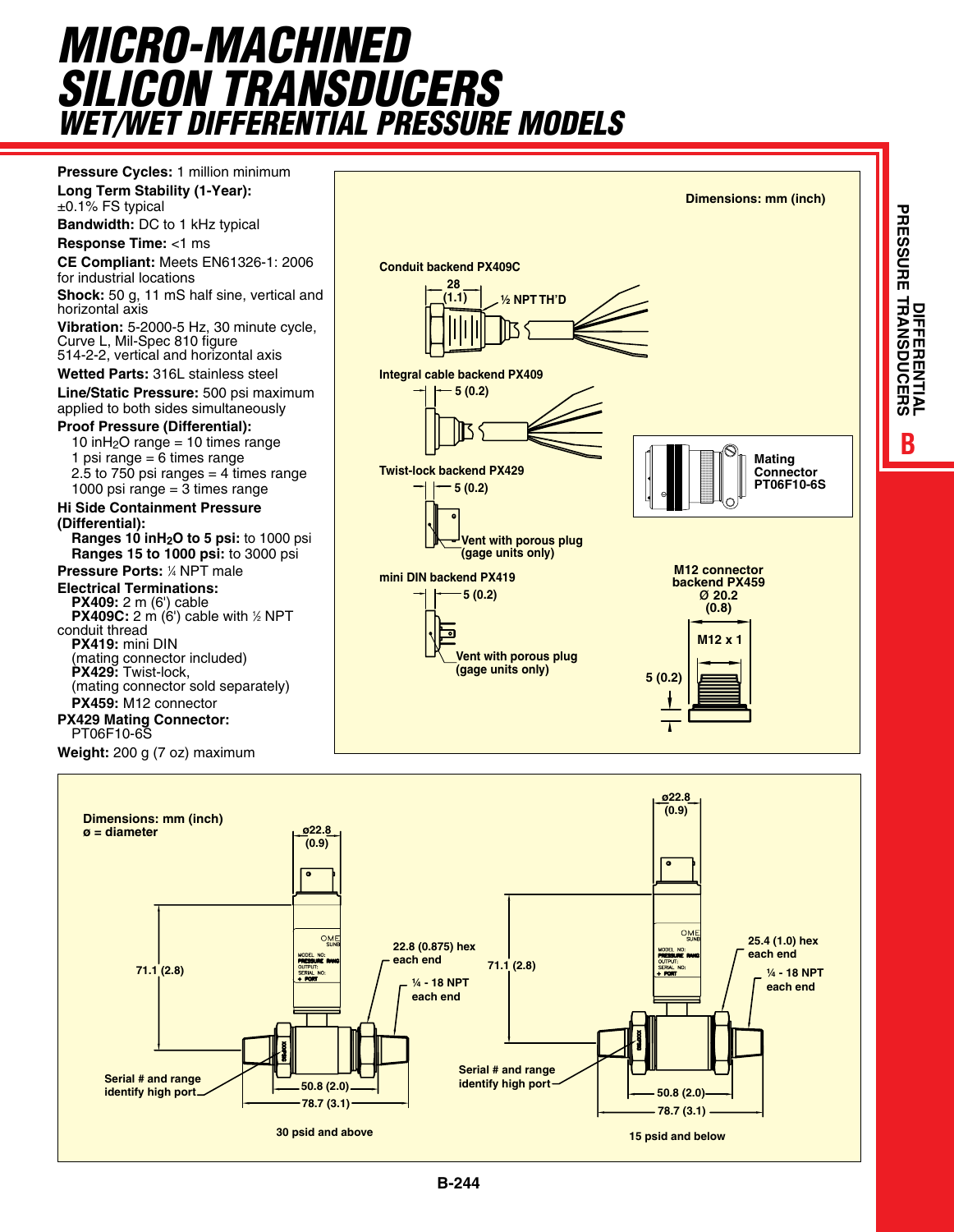# *wet/wet differential Pressure Models uni-directional ranges with mV/V outputs*

*Fast Delivery! Stock to 2 Weeks On Most Models*

### **Uni-directional mV/V Specifications**

**Output:** 10 mV/V ratiometric **Supply Voltage:** 5 to 10 Vdc

**Current Draw:** 5 mA @ 10 Vdc

**Input Impedance:** 1000 to 5000 Ω

**Output Impedance:** 5000 Ω ±10% typical

#### **Zero Balance:**

**Ranges** ≤ **2.5psi:** ±1% typical (2% maximum) **Ranges > 2.5psi:** ±0.5% typical (1% maximum)

#### **Span Setting:**

**Ranges** ≤ **2.5psi:** ±1% typical (2% maximum) **Ranges > 2.5psi:** ±0.5% typical (1% maximum)

#### To Order **cable termination\***

| 10 mV/V OUTPUT, 1/4 NPT MALE FITTINGS |                    |                      |  |  |  |
|---------------------------------------|--------------------|----------------------|--|--|--|
| <b>RANGE</b>                          | <b>METRIC</b>      | <b>MODEL NO.</b>     |  |  |  |
| 0 to 10 in $H_2O$                     | 25 mbar            | PX409-10WDWUV        |  |  |  |
| 0 to 1 psi                            | 70 mbar            | <b>PX409-001DWUV</b> |  |  |  |
| 0 to 2.5 psi                          | 170 mbar           | <b>PX409-2.5DWUV</b> |  |  |  |
| 0 to 5 psi                            | 350 mbar           | <b>PX409-005DWUV</b> |  |  |  |
| 0 to 15 psi                           | 1 bar              | <b>PX409-015DWUV</b> |  |  |  |
| 0 to $30$ psi                         | 2 bar              | <b>PX409-030DWUV</b> |  |  |  |
| $0$ to 50 psi                         | 3.5 <sub>bar</sub> | <b>PX409-050DWUV</b> |  |  |  |
| 0 to 100 psi                          | 7 bar              | <b>PX409-100DWUV</b> |  |  |  |
| 0 to 150 psi                          | 10 bar             | <b>PX409-150DWUV</b> |  |  |  |
| 0 to 250 psi                          | 17.5 bar           | <b>PX409-250DWUV</b> |  |  |  |
| 0 to 500 psi                          | 35 bar             | <b>PX409-500DWUV</b> |  |  |  |
| 0 to 750 psi                          | 50 bar             | <b>PX409-750DWUV</b> |  |  |  |
| 0 to 1000 psi                         | 70 bar             | PX409-1.0KDWUV       |  |  |  |

*\* To order conduit fitting backend change model number from "PX409" to "PX409C", no additional cost.*

#### **mini din termination**

| 10 mV/V OUTPUT, 1/4 NPT MALE FITTINGS |                    |                      |  |  |  |
|---------------------------------------|--------------------|----------------------|--|--|--|
| <b>RANGE</b>                          | <b>METRIC</b>      | <b>MODEL NO.</b>     |  |  |  |
| 0 to 10 in $H_2O$                     | 25 mbar            | PX419-10WDWUV        |  |  |  |
| 0 to 1 psi                            | 70 mbar            | <b>PX419-001DWUV</b> |  |  |  |
| 0 to 2.5 psi                          | 170 mbar           | <b>PX419-2.5DWUV</b> |  |  |  |
| 0 to 5 psi                            | 350 mbar           | <b>PX419-005DWUV</b> |  |  |  |
| 0 to 15 psi                           | 1 bar              | <b>PX419-015DWUV</b> |  |  |  |
| $0$ to $30$ psi                       | 2 bar              | <b>PX419-030DWUV</b> |  |  |  |
| 0 to 50 $psi$                         | 3.5 <sub>bar</sub> | <b>PX419-050DWUV</b> |  |  |  |
| 0 to 100 psi                          | 7 bar              | <b>PX419-100DWUV</b> |  |  |  |
| 0 to 150 psi                          | 10 bar             | <b>PX419-150DWUV</b> |  |  |  |
| 0 to 250 psi                          | 17.5 bar           | <b>PX419-250DWUV</b> |  |  |  |
| 0 to 500 psi                          | 35 bar             | <b>PX419-500DWUV</b> |  |  |  |
| 0 to 750 psi                          | 50 bar             | <b>PX419-750DWUV</b> |  |  |  |
| 0 to 1000 psi                         | 70 bar             | PX419-1.0KDWUV       |  |  |  |

**PX409-030DWUV, 30 psid range, 10 mV/V output, shown smaller than actual size.**

#### **M12 or twist-lock termination**

| <b>FERMINATION</b>                    |                    |                  |
|---------------------------------------|--------------------|------------------|
| 10 mV/V OUTPUT, 1/4 NPT MALE FITTINGS |                    |                  |
| <b>RANGE</b>                          | <b>METRIC</b>      | <b>MODEL NO.</b> |
| 0 to 10 in $H_2O$                     | 25 mbar            | PX4[*]9-10WDWUV  |
| 0 to 1 psi                            | 70 mbar            | PX4[*]9-001DWUV  |
| 0 to 2.5 psi                          | 170 mbar           | PX4[*]9-2.5DWUV  |
| 0 to 5 psi                            | 350 mbar           | PX4[*]9-005DWUV  |
| 0 to 15 psi                           | 1 bar              | PX4[*]9-015DWUV  |
| 0 to 30 psi                           | 2 bar              | PX4[*]9-030DWUV  |
| 0 to 50 psi                           | 3.5 <sub>bar</sub> | PX4[*]9-050DWUV  |
| 0 to 100 psi                          | 7 bar              | PX4[*]9-100DWUV  |

| 0 to 1 psi    | 70 mbar            | PX4[*]9-001DWUV  |
|---------------|--------------------|------------------|
| 0 to 2.5 psi  | 170 mbar           | PX4[*]9-2.5DWUV  |
| 0 to 5 psi    | 350 mbar           | PX4[*]9-005DWUV  |
| 0 to 15 psi   | 1 bar              | PX4[*]9-015DWUV  |
| 0 to 30 psi   | 2 bar              | PX4[*]9-030DWUV  |
| 0 to 50 psi   | 3.5 <sub>bar</sub> | PX4[*]9-050DWUV  |
| 0 to 100 psi  | 7 bar              | PX4[*]9-100DWUV  |
| 0 to 150 psi  | 10 bar             | PX4[*]9-150DWUV  |
| 0 to 250 psi  | 17.5 bar           | PX4[*]9-250DWUV  |
| 0 to 500 psi  | 35 bar             | PX4[*]9-500DWUV  |
| 0 to 750 psi  | 50 bar             | PX4[*]9-750DWUV  |
| 0 to 1000 psi | 70 bar             | PX4[*]9-1.0KDWUV |

*Comes complete with 5-point NIST traceable calibration certificate. [\*] Enter "5" for PX459 M12 connector or "2" for PX429 twist lock connector (mating PX429 connector sold separately).*

*Ordering Examples: PX409-100DWUV, 0 to 100 psi uni-directional wet/wet differential pressure range, 10 mV/V output, 0.08% accuracy, <sup>1</sup> ⁄4 NPT fittings, 2 m (6') cable.*

*PX419-015DWUV, 0 to 15 psi uni-directional wet/wet differential pressure range, 10 mV/V output, 0.08% accuracy, <sup>1</sup> ⁄4 NPT fittings, mini DIN connector.*

*PX429-10WDWUV, 0 to 10 inH2O uni-directional wet/wet differential pressure range, 10 mV/V output, 0.08% accuracy, <sup>1</sup> ⁄4 NPT fittings, twist-lock connector plus PT06F10-6S, mating connector.*

#### **connections—mV/V output**

|       | <b>PX429 TWIST-LOCK</b> |                  | <b>PX419/PX459</b> | PX409 CABLE  |        |
|-------|-------------------------|------------------|--------------------|--------------|--------|
| Pin A | $+EXC$                  | Pin 1            | $+EXC$             | Red          | +EXC   |
| Pin B | -EXC                    | Pin <sub>2</sub> | -EXC               | <b>Black</b> | -EXC   |
| Pin C | $+SIG$                  | Pin 3            | $+SIG$             | White        | $+SIG$ |
| Pin D | -SIG                    | Pin 4            | -SIG               | Green        | -SIG   |
| Pin E | No Connection           |                  |                    |              |        |
| Pin F | No Connection           |                  |                    |              |        |

**Cable style.**

**Metric threads available, visit us online**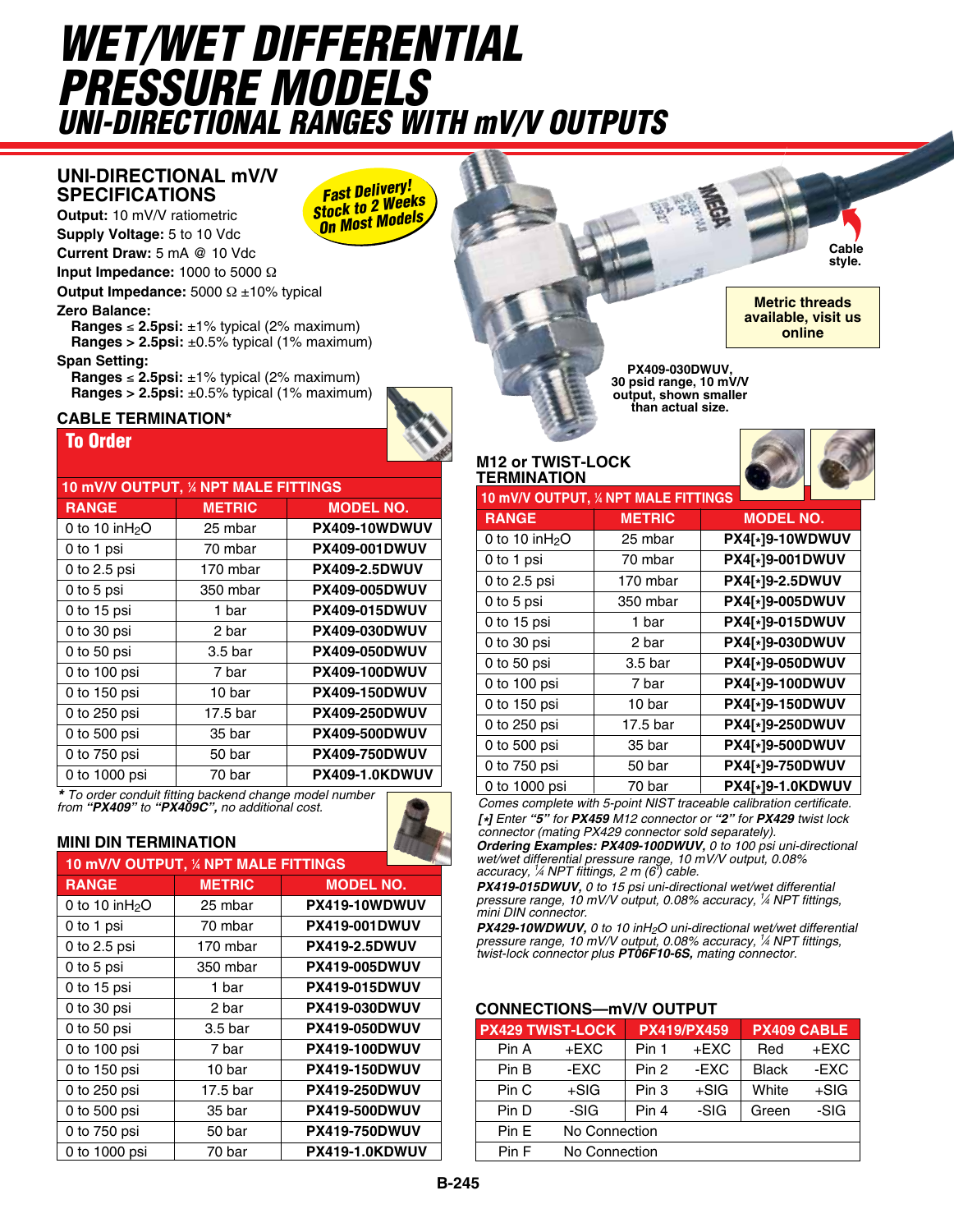# *wet/wet differential Pressure Models uni-directional ranges with 0 to 5 Vdc outputs*

### **Uni-directional VOLTAGE OUTPUT Specifications**

**Output Voltage/Supply Voltage:** 0 to 5 Vdc/ 10 to 30 Vdc; 0 to 10 Vdc/15 to 30 Vdc (change "5V" to "10V" in model number)

**Current Draw:** 10 mA maximum

**Maximum Current Output:** 2 mA (= 2500 Ω minimum load resistance)

**Output Impedance:** 100 Ω

#### **Zero Balance:**

**Ranges > 2.5psi:** ±0.5% typical (1% maximum) **Ranges** ≤ **2.5psi:** ±1% typical (2% maximum)

#### **Span Setting:**

**Ranges > 2.5psi:**  $\pm 0.5\%$  typical (1% maximum) **Ranges** ≤ **2.5psi:** ±1% typical (2% maximum)

### **cable termination\***

#### To Order

| 0 to 5 Vdc OUTPUT, % NPT MALE FITTINGS |               |                        |  |  |
|----------------------------------------|---------------|------------------------|--|--|
| <b>RANGE</b>                           | <b>METRIC</b> | <b>MODEL NO.</b>       |  |  |
| 0 to 10 in $H_2O$                      | 25 mbar       | PX409-10WDWU5V         |  |  |
| 0 to 1 psi                             | 70 mbar       | <b>PX409-001DWU5V</b>  |  |  |
| 0 to 2.5 psi                           | 170 mbar      | <b>PX409-2.5DWU5V</b>  |  |  |
| 0 to 5 psi                             | 350 mbar      | PX409-005DWU5V         |  |  |
| 0 to 15 psi                            | 1 bar         | <b>PX409-015DWU5V</b>  |  |  |
| 0 to $30$ psi                          | 2 bar         | <b>PX409-030DWU5V</b>  |  |  |
| 0 to 50 psi                            | 3.5 bar       | PX409-050DWU5V         |  |  |
| 0 to 100 psi                           | 7 bar         | PX409-100DWU5V         |  |  |
| 0 to 150 psi                           | 10 bar        | <b>PX409-150DWU5V</b>  |  |  |
| 0 to 250 psi                           | 17.5 bar      | <b>PX409-250DWU5V</b>  |  |  |
| 0 to 500 psi                           | 35 bar        | <b>PX409-500DWU5V</b>  |  |  |
| 0 to 750 psi                           | 50 bar        | <b>PX409-750DWU5V</b>  |  |  |
| 0 to 1000 psi                          | 70 bar        | <b>PX409-1.0KDWU5V</b> |  |  |

*\* To order conduit fitting backend change model number*

### **mini-din termination**

| 0 to 5 Vdc OUTPUT, 1/4 NPT MALE FITTINGS |               |                        |  |  |  |
|------------------------------------------|---------------|------------------------|--|--|--|
| <b>RANGE</b>                             | <b>METRIC</b> | <b>MODEL NO.</b>       |  |  |  |
| 0 to 10 in $H_2O$                        | 25 mbar       | PX419-10WDWU5V         |  |  |  |
| 0 to 1 psi                               | 70 mbar       | <b>PX419-001DWU5V</b>  |  |  |  |
| 0 to 2.5 psi                             | 170 mbar      | <b>PX419-2.5DWU5V</b>  |  |  |  |
| 0 to 5 psi                               | 350 mbar      | <b>PX419-005DWU5V</b>  |  |  |  |
| 0 to 15 psi                              | 1 bar         | <b>PX419-015DWU5V</b>  |  |  |  |
| 0 to 30 psi                              | 2 bar         | <b>PX419-030DWU5V</b>  |  |  |  |
| 0 to 50 $psi$                            | 3.5 bar       | <b>PX419-050DWU5V</b>  |  |  |  |
| 0 to 100 psi                             | 7 bar         | <b>PX419-100DWU5V</b>  |  |  |  |
| 0 to 150 psi                             | 10 bar        | <b>PX419-150DWU5V</b>  |  |  |  |
| 0 to 250 psi                             | 17.5 bar      | <b>PX419-250DWU5V</b>  |  |  |  |
| 0 to 500 psi                             | 35 bar        | PX419-500DWU5V         |  |  |  |
| 0 to 750 psi                             | 50 bar        | <b>PX419-750DWU5V</b>  |  |  |  |
| 0 to 1000 psi                            | 70 bar        | <b>PX419-1.0KDWU5V</b> |  |  |  |

 **0 to 5 Vdc Output, 1 ⁄4 NPT Male FITTINGS RANGE METRIC MODEL NO.** 0 to 10 inH2O 25 mbar **PX4[\*]9-10WDWU5V M12 or twist-lock termination** *Fast Delivery! Stock to 2 Weeks On Most Models* **mini DIN style. Metric threads available, visit us online PX419-100DWU5V, 100 psid range, 0 to 5 Vdc output shown smaller than actual size.**

| <b>U 10 IN 111170</b> | zo muar            | PA41*19-IUWUWU3V  |
|-----------------------|--------------------|-------------------|
| 0 to 1 psi            | 70 mbar            | PX4[*]9-001DWU5V  |
| 0 to 2.5 psi          | 170 mbar           | PX4[*]9-2.5DWU5V  |
| 0 to 5 psi            | 350 mbar           | PX4[*]9-005DWU5V  |
| 0 to 15 psi           | 1 bar              | PX4[*]9-015DWU5V  |
| 0 to 30 psi           | 2 bar              | PX4[*]9-030DWU5V  |
| $0$ to $50$ psi       | 3.5 <sub>bar</sub> | PX4[*]9-050DWU5V  |
| 0 to 100 psi          | 7 bar              | PX4[*]9-100DWU5V  |
| 0 to 150 psi          | 10 bar             | PX4[*]9-150DWU5V  |
| 0 to 250 psi          | 17.5 bar           | PX4[*]9-250DWU5V  |
| 0 to 500 psi          | 35 bar             | PX4[*]9-500DWU5V  |
| 0 to 750 psi          | 50 bar             | PX4[*]9-750DWU5V  |
| 0 to 1000 psi         | 70 bar             | PX4[*]9-1.0KDWU5V |

*Comes complete with 5-point NIST traceable calibration certificate. [\*] Enter "5" for PX459 M12 connector or "2" for PX429 twist lock* 

*from "PX409" to "PX409C", no additional cost. Note: To order 0 to 10 Vdc output, change "5V" to "10V" in model connector (mating PX429 connector sold separately).* 

*number, no additional cost. Ordering Examples: PX409-100DWU5V, 0 to 100 psi* 

*uni-directional wet/wet differential pressure range, 0 to 5 Vdc output, 0.08% accuracy, <sup>1</sup> ⁄4 NPT fittings, 2 m (6') cable.*

*PX419-015DWU5V, 0 to 15 psi uni-directional wet/wet differential pressure range, 0 to 5 Vdc output, 0.08% accuracy, <sup>1</sup> ⁄4 NPT fittings, mini DIN connector.* 

*PX429-10WDWU5V, 0 to 10 inH2O uni-directional wet/wet differential pressure range, 0 to 5 Vdc output, 0.08% accuracy, 1 ⁄4 NPT fittings, twist-lock connector plus PT06F10-6S, mating connector.*

#### **connections—Voltage output**

|       | <b>PX429 TWIST-LOCK</b> |                  | <b>PX419/PX459</b> |              | PX409 CABLE |
|-------|-------------------------|------------------|--------------------|--------------|-------------|
| Pin A | $+EXC$                  | Pin 1            | $+EXC$             | Red          | $+EXC$      |
| Pin B | -COM                    | Pin <sub>2</sub> | -COM               | <b>Black</b> | -EXC        |
| Pin C | $+SIG$                  | Pin 3            | $+SIG$             | White        | $+SIG$      |
| Pin D | No Conn                 | Pin 4            | No Conn Green      |              | No Conn     |
| Pin E | No Connection           |                  |                    |              |             |
| Pin F | No Connection           |                  |                    |              |             |